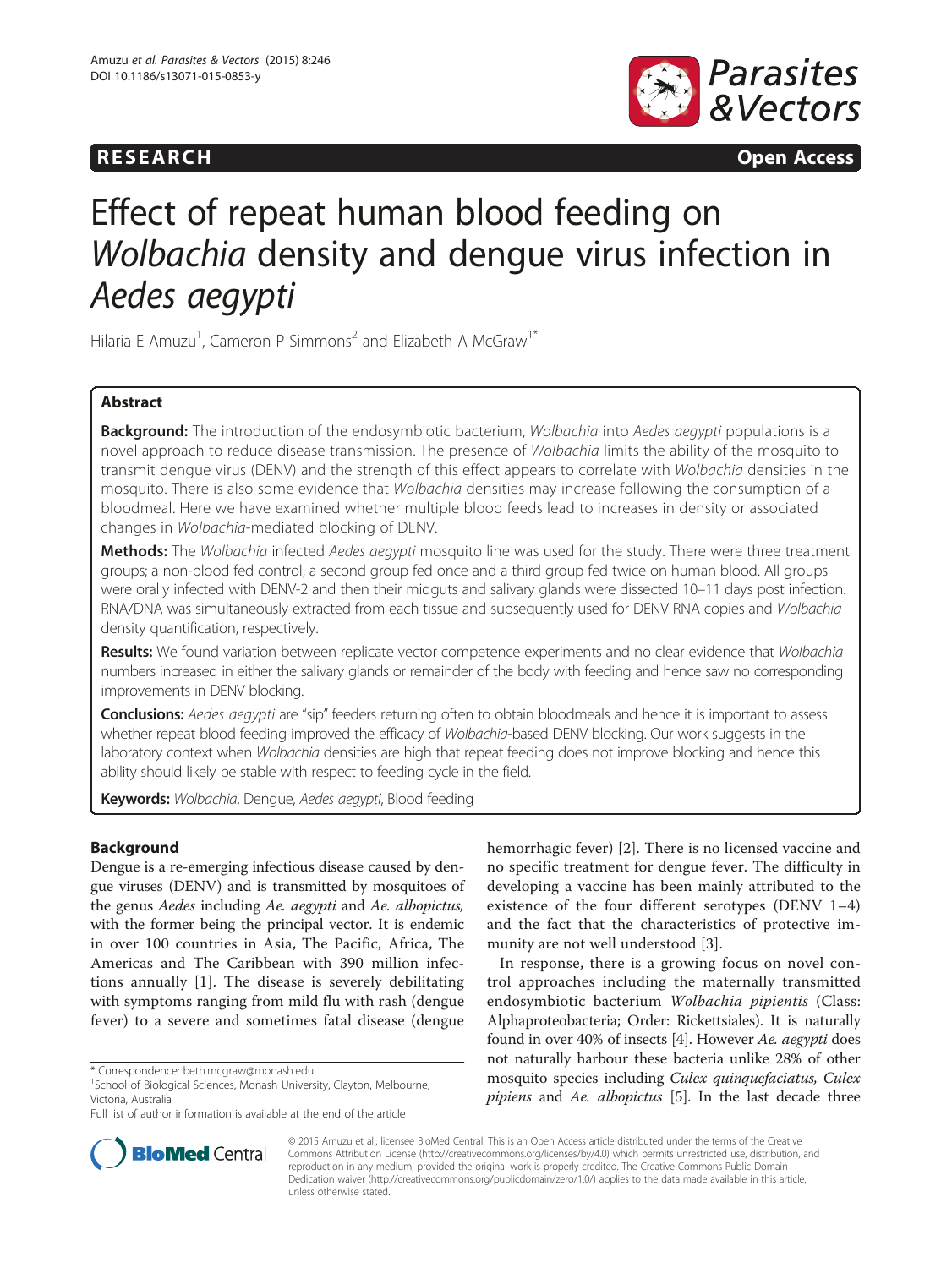different strains of Wolbachia have been successfully introduced into Ae. aegypti where they form stably inherited infections. These are wMel and wMelPop-CLA from Drosophila melanogaster and wAlbB from Ae. albopictus [[6-8\]](#page-7-0). These transinfections were carried out with the hope of finding a means to use Wolbachia for vector control. The symbiont gained initial attention for this purpose as Wolbachia induces a phenomenon called cytoplasmic incompatibility which results in inviable eggs when infected males mate with uninfected females or a female infected with a different strain [[9\]](#page-7-0). As Wolbachia is maternally transmitted it is able to quickly invade or replace wild populations, an attractive characteristic for biocontrol [\[8,10\]](#page-7-0).

An unexpected discovery was made after the creation of the transinfected lines of Ae. aegypti. The presence of Wolbachia was shown to interrupt/block replication and hence transmission of various pathogens transmitted by mosquitoes including DENV [[8,11](#page-7-0)]. The mechanism of pathogen blocking is poorly understood but some studies have demonstrated the involvement of competition for nutrient(s) between the virus and the bacteria such as cholesterol [[12\]](#page-7-0). Other studies reveal that the presence of Wolbachia up-regulates the immune effectors of the host thereby enabling it to resist subsequent viral infection; that is 'immune priming' [[13](#page-7-0),[14](#page-7-0)].

In 2011 open field releases of wMel infected Ae. aegypti were carried out in the Cairns communities of Yorkeys Knob and Gordonvale in Australia to assess the dispersal of Wolbachia. Wolbachia infection frequencies in these areas reached fixation after 12 weeks of release where they have subsequently remained [[15\]](#page-7-0). Biocontrol of dengue through Wolbachia is proving to be sustainable, less expensive and more specific in approach than other vector control strategies [[16](#page-7-0)]. Since 2013, ongoing releases are being carried out in Vietnam and Indonesia where the ability of *Wolbachia* to reduce dengue virus transmission in the human population can actually be tested given the endemicity of the disease in these countries.

Wolbachia is found at different densities in various tissues of the mosquito body [[17\]](#page-7-0). Studies by Bian and colleagues [[18\]](#page-7-0) have shown that the inhibition/blocking of DENV by Wolbachia varied in different tissues. At the cellular level, it has been observed that the higher the Wolbachia density per cell, the greater the degree of viral inhibition [\[19](#page-7-0)]. Ae. albopictus which is naturally infected with wAlbB and wAlbA strain of Wolbachia has lower density of the bacteria in somatic tissues compared to Ae. aegypti transinfected with wAlbB and hence it does not normally block dengue [[20](#page-7-0)]. It is therefore thought that the strength of blocking may be explained by either the tissue distribution or density of Wolbachia [[11,20](#page-7-0)].

Wolbachia density in moth and beetle is known to be influenced by several factors including host genotype [\[21,22](#page-7-0)] and environmental conditions such as temperature in wasps [\[23\]](#page-7-0). It has also been demonstrated in Ae. albopictus larvae that nutritional restrictions lead to low Wolbachia density [\[24\]](#page-7-0). Furthermore, preliminary data suggests that Wolbachia densities increase inside whole mosquitoes when fed sheep's blood in the laboratory [\[25](#page-7-0)]. This effect therefore has the potential to improve dengue blocking over the lifetime of the mosquito and further reduce transmission to humans. Therefore, we sought to investigate the relationship between human blood feeding, Wolbachia densities and DENV blocking in the midgut and salivary glands, the tissues necessary for infection and transmission of DENV in the mosquito, respectively [[26](#page-7-0)]. In this study, we used Ae. aegypti mosquitoes infected with wMel Wolbachia [[8](#page-7-0)] sampled from field release sites [[15](#page-7-0)] which has been denoted wMel.F mosquitoes [\[25\]](#page-7-0) and found that repeat human blood feeding did not significantly increase Wolbachia density in the midgut and salivary glands nor did it alter blocking ability against DENV.

# **Methods**

# Ethics statement

Ethical approval was obtained from the Monash University Human Research Ethics Committee (permit CF11/0766- 2011000387). All volunteers gave written informed consent prior to taking part in this study.

#### Rearing of mosquitoes

Two Ae. aegypti mosquito lines were used for the experiments. These were the outcrossed Ae. aegypti mosquitoes transinfected with the wMel Wolbachia strain [[8\]](#page-7-0) sampled from the field release sites in Cairns, Australia [[15](#page-7-0)] and Ae. aegypti not infected with Wolbachia from neighbouring communities. These two mosquito lines were denoted wMel.F and Wildtype respectively [[25](#page-7-0)]. The mosquitoes were reared under standard conditions of 25°C temperature, 65% relative humidity and photoperiod 12 hours light: dark. The larvae were fed TetraMin® (Melle, Germany) fish food ad libitum while the adults were kept on 10% sucrose.

#### Human blood feeding of mosquitoes

The *wMel.F* and Wildtype *Ae.aegypti* mosquitoes were concurrently reared for this experiment. There were three treatment groups for each of the two lines: a control group that was not fed on human blood (Unfed), a second group fed only once on human blood (Fed 1×) and a third group fed twice on human blood (Fed 2×). Apart from the mosquitoes in the Unfed group, all adult female mosquitoes in the Fed  $1\times$  and Fed  $2\times$ groups were first fed directly on human blood 5 days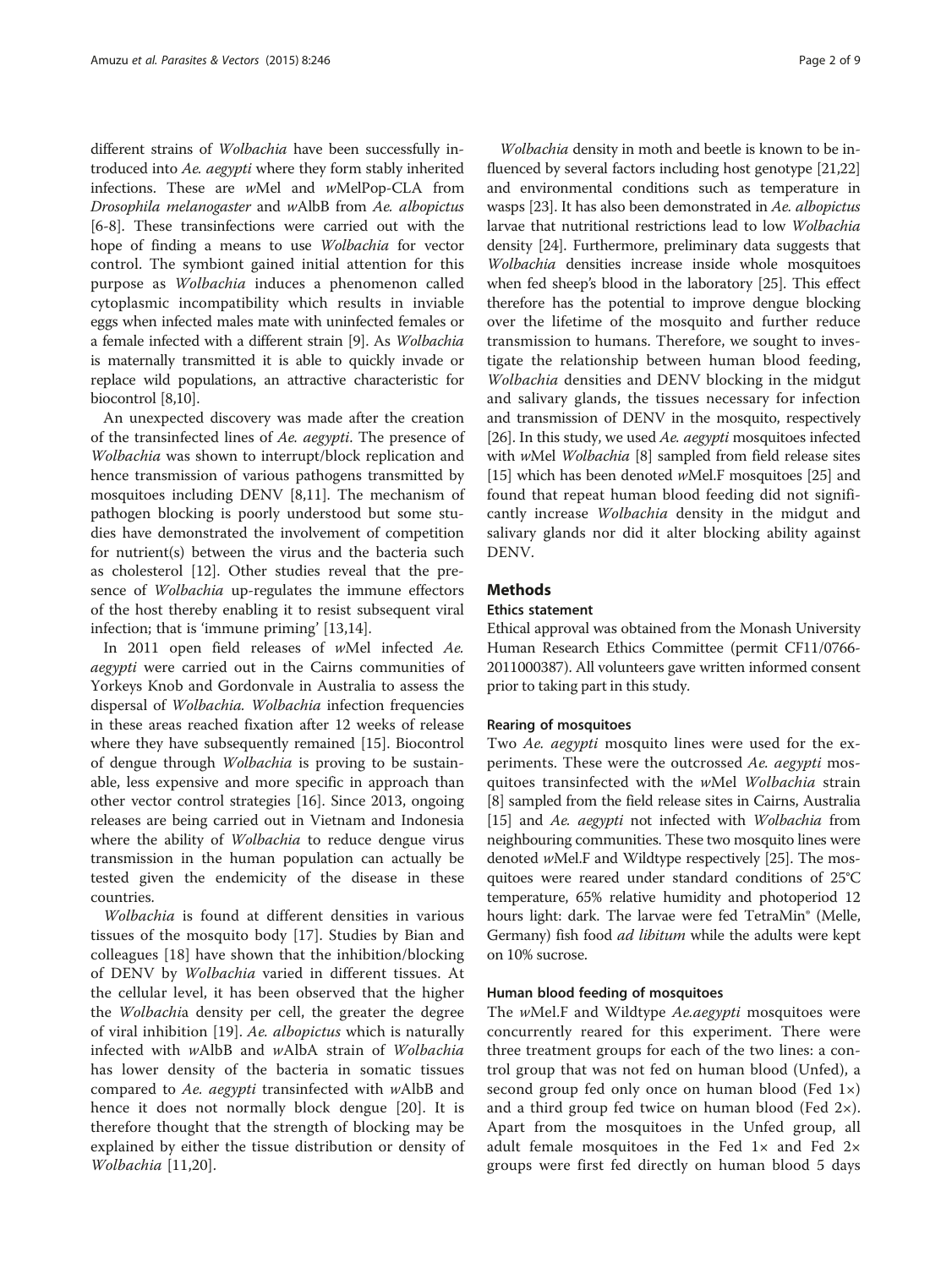<span id="page-2-0"></span>after eclosion. The mosquitoes which did not feed were sorted the next day and discarded. The rest of the mosquitoes in the third group (Fed 2×) were fed a second time 7 days after the first feed (that is 12 days post eclosion). Oviposition cups were provided after each bloodmeal for egg laying. One single human served as a bloodmeal source for both lines used in the experiment.

# Dengue oral feeds and dissections of salivary glands and midguts

Frozen DENV-2, ET300 (collected from a patient in East Timor in 2000) with titre  $10^6$  PFU/ML was propagated as per a previously reported method [\[19](#page-7-0)]. Virus passage number 6 was used for all experiments. The virus was mixed with defibrinated sheep blood in the ratio 1:1 and then fed simultaneously to all three treatment groups of both wMel.F and Wildtype mosquitoes 19 days post eclosion using a pig's intestine as a membrane. All mosquitoes were starved 24 hrs prior to feeding. The mosquitoes were fed for three hours and those which did not feed were discarded the next day. Ten to 11 days post infection (29–30 days post eclosion) the salivary glands and midguts of each mosquito in all the three treatment groups in the two mosquito lines were dissected in 1X PBS after anaesthetising them on ice. Each tissue was kept separately in 200 ul of TRIzol® (Life Technologies, Carlsbad, California, USA) and then stored at −80°C for simultaneous RNA/DNA extractions for DENV RNA copies/Wolbachia density quantification. A total of 20–24 mosquitoes were dissected from each of the three treatment groups of each line. To ensure that the results obtained were reproducible, the entire experiment was then replicated/repeated and denoted replicates A and B.

As mentioned previously, all three treatment groups of the two mosquito lines were maintained under the same standard conditions and fed 10% sucrose throughout the experiment. Hence any resulting changes that may occur in Wolbachia/DENV RNA copies will be the effect of bloodmeal alone.

# RNA/DNA extractions

RNA/DNA was simultaneously extracted from each salivary gland, midgut and the remainder of the mosquito body

using the TRIzol® method from Invitrogen (Life technologies, Carlsbad, California, USA). Extracted total RNA was stored at −80°C and the DNA at −20°C prior to cDNA synthesis for DENV and Wolbachia quantification respectively.

#### qRT-PCR quantification of DENV

Viral cDNA synthesis was carried out on the RNA using the method of Moreira et al. [\[11](#page-7-0)] followed by DENV quantification using HEX labelled probe and primers designed for the 3'UTR region by Warrillow *et al.* [\[27](#page-7-0)]. DENV RNA copy numbers were calculated using a standard curve for DENV-2 and was constructed as in Moreira et al. [\[11\]](#page-7-0). All qPCR reactions were carried out in Light-Cycler480 (Roche,Applied Science, Switzerland). The cycling conditions were 95°C for 5min, followed by 45 amplification cycles of 95°C for 10s, 60°C for 15s, 72°C for 1s and a final cooling step of 40°C for 10s. Each tissue was run in duplicates and a sample was called uninfected (copy number =0) when both technical replicates come out negative.

# Wolbachia density quantification

The Wolbachia surface protein, wsp was quantified in reference to the housekeeping gene Rps17 of the mosquito [\[28](#page-7-0),[29\]](#page-7-0). Taqman multiplex qPCR was carried out in Lightcycler480 (Roche, Applied Science, Switzerland) following the protocol of Frentiu et al. [[25\]](#page-7-0). There were 2 technical replicates for each dissected tissue. The wsp/ Rps17 ratio was calculated using the advanced relative quantification algorithm software in LightCycler480 (Roche Applied Science, Switzerland).

#### Statistical analysis

The number of DENV infected and uninfected tissues were compared between treatment groups in each of the two replicate experiments (A and B) using Fisher's exact test. DENV RNA copy numbers between treatment groups in each of the two replicate experiments (A and B) were compared using Mann Whitney test. Treatments were only compared within mosquito lines. Differences in Wolbachia density between treatment groups in each of the two replicate experiments (A and B) were compared using Mann Whitney test. All statistical

Table 1 DENV-2 infection rates (%) for replicate A tissues of wMel.F and Wildtype mosquitoes

| <b>Blood</b><br>feeding<br>status | Salivary glands infections (N) |          | Midguts infections (N) |           | <b>Body infections (N)</b> |          |
|-----------------------------------|--------------------------------|----------|------------------------|-----------|----------------------------|----------|
|                                   | wMel.F                         | Wildtype | wMel.F                 | Wildtype  | wMel.F                     | Wildtype |
| Unfed                             | 23 (22)                        | 83 (24)  | 32(22)                 | 96 (24)   | 22(22)                     | 83 (24)  |
| Fed 1x                            | 8(24)                          | 85 (20)  | 13 (24)                | 95 (20)   | 8(24)                      | 85 (20)  |
| Fed 2x                            | $0(23)$ *                      | 54 (24)  | 30(23)                 | 58 (24)** | $0(23)*$                   | 54 (24)  |

Fisher's exact tests: \*Fed 2x v Unfed, P < 0.05; \*\*Fed 2x v Unfed and Fed 2x v Fed 1x, P < 0.05. Comparisons were done between treatment groups within mosquito lines.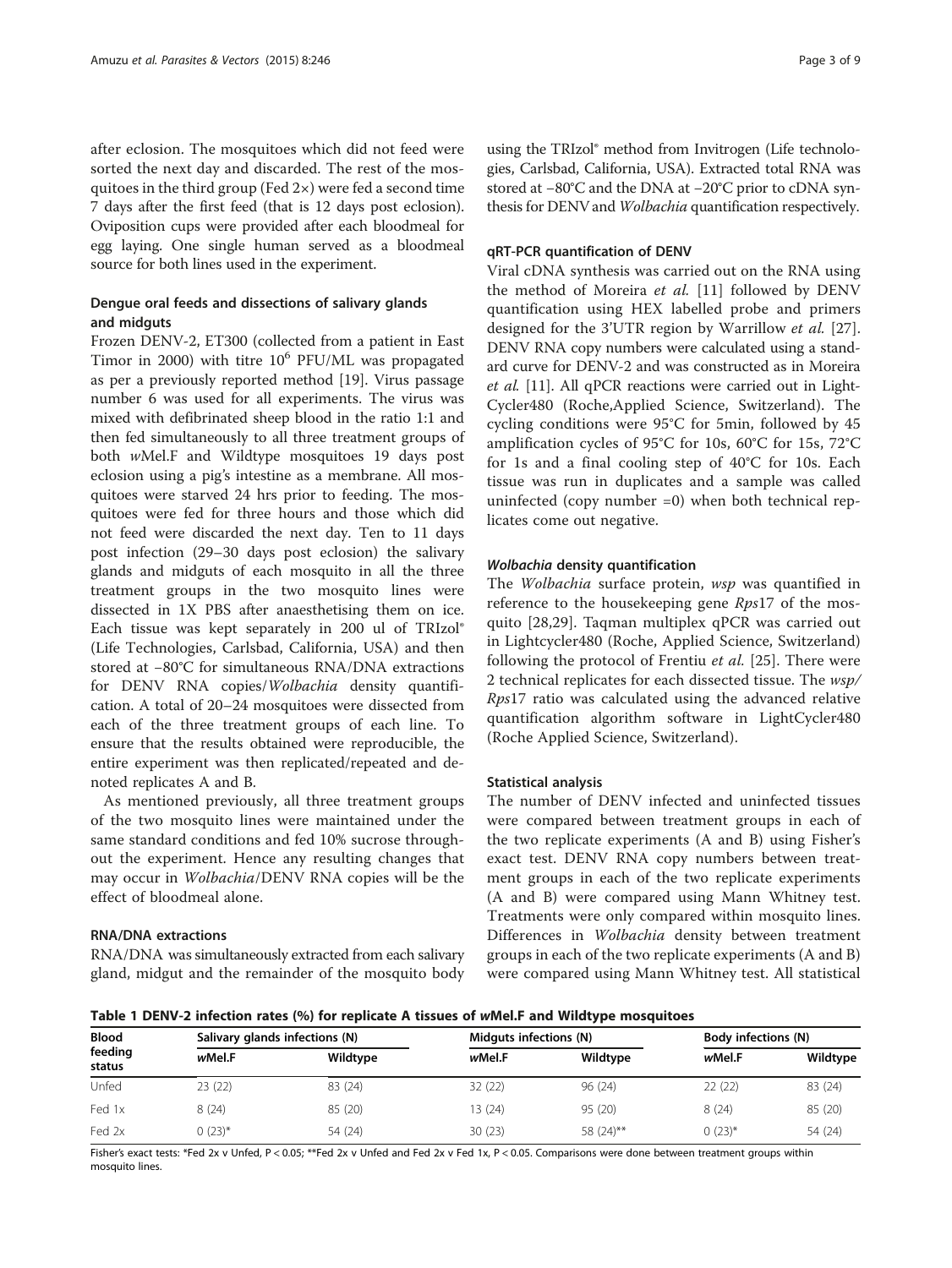| <b>Blood</b><br>feeding<br>status | Salivary glands infections (N) |            | Midguts infections (N) |          | <b>Body infections (N)</b> |          |
|-----------------------------------|--------------------------------|------------|------------------------|----------|----------------------------|----------|
|                                   | wMel.F                         | Wildtype   | wMel.F                 | Wildtype | wMel.F                     | Wildtype |
| Unfed                             | 0(24)                          | 63 (24)    | 21(24)                 | 83 (24)  | 4(24)                      | 63 (24)  |
| Fed 1x                            | 0(24)                          | 46 (24)    | 8(24)                  | 71 (24)  | 4(24)                      | 46 (24)  |
| Fed 2x                            | 0(23)                          | $83(24)$ * | 4(23)                  | 92 (24)  | 0(23)                      | 83 (24)* |

Table 2 DENV-2 infection rates (%) for replicate B tissues of wMel.F and Wildtype mosquitoes

Fisher's exact tests: \*Fed 2x v Fed 1x, P < 0.05. Comparisons were done between treatment groups within mosquito lines.

tests were carried out in Graphpad prism Version 6.04 (San Diego, California, USA).

#### Wolbachia density in dissected tissues

#### Results and discussion

The mechanisms involved in Wolbachia-mediated DENV blocking are not well understood but to date appear to be comprised of an interplay of a host of factors including competition for limited nutritional resources and host immunity [\[12](#page-7-0)-[14\]](#page-7-0). Wolbachia density also appears to be positively correlated with the level of pathogen blocking [\[30](#page-7-0)]. In both mosquito cell lines [[19,20\]](#page-7-0) and in whole mosquitoes [[8\]](#page-7-0) higher Wolbachia infections show increased DENV blocking. Wolbachia density is likely regulated by a number of factors including host genetic background, environmental conditions and nutrient availability [\[21](#page-7-0),[22,24\]](#page-7-0). Increased Wolbachia density was observed following a single bloodmeal in wMel infected mosquitoes collected from the field post-release [\[25](#page-7-0)]. If a relationship exists between Wolbachia densities and blood feeding, then multiple blood feedings on humans in the field could lead to greater viral inhibition over the life of the mosquito. This is particularly relevant in the case of Ae. aegypti that return to feed frequently on human hosts [[31](#page-7-0)-[33\]](#page-7-0). Here we show that multiple blood feeding events do not increase the Wolbachia densities in a predictable manner nor affect DENV RNA copies in key tissues (midguts and salivary glands) that serve as checkpoints or barriers to infection and transmission [\[26](#page-7-0)].

# DENV infection rates

In the two replicate experiments (A and B), fewer wMel.F mosquito tissues were infected with DENV as compared to the Wildtype mosquitoes (Tables [1](#page-2-0) and 2) as predicted [[8,11](#page-7-0)]. The level of blocking by wMel.F mosquitoes was shown to be improved compared to the level present in the original laboratory colony (MGYP2 mosquitoes) prior to release [[25\]](#page-7-0), showing support for the long-term sustainability of *Wolbachia* mediated biocontrol against DENV in the field. Infection rates, however, did not change in a predictable fashion following repeated human blood feeding for any of the tissues studied in both replicate A and B (Tables [1](#page-2-0) and 2).

The Wolbachia densities were significantly different in the tissues examined. The midgut had the lowest Wolbachia density and was 2.43-2.5 fold lower than that of salivary glands. The mosquito body had the highest density and was 3.3-5.3 fold higher than that of salivary glands and 7.9-13 fold higher than that of the midgut (Figure 1). The body included the ovaries and therefore was expected to have higher densities of Wolbachia. These findings are consistent with previously published characterisations of the wAlbB and wAlbA strains present in Ae. albopictus and the wAlbB strain stably transinfected into Ae. aegypti [[20](#page-7-0)].

# Relationship between DENV RNA copies and Wolbachia density - salivary glands

There was little (Figure [2](#page-4-0)A) to no (Figure [2B](#page-4-0)) DENV infection of the salivary glands in the presence of wMel making it difficult to assess the effects of repeat feeding for this tissue. In replicate A, however, where DENV was present, wMel.F mosquitoes that fed twice exhibited greater inhibition than the controls (Figure [2](#page-4-0)A). Regardless, Wolbachia densities did not increase with repeat blood feeding in either replicate experiment (Figure [3A](#page-4-0), B). Hence the complete inhibition of DENV after the second



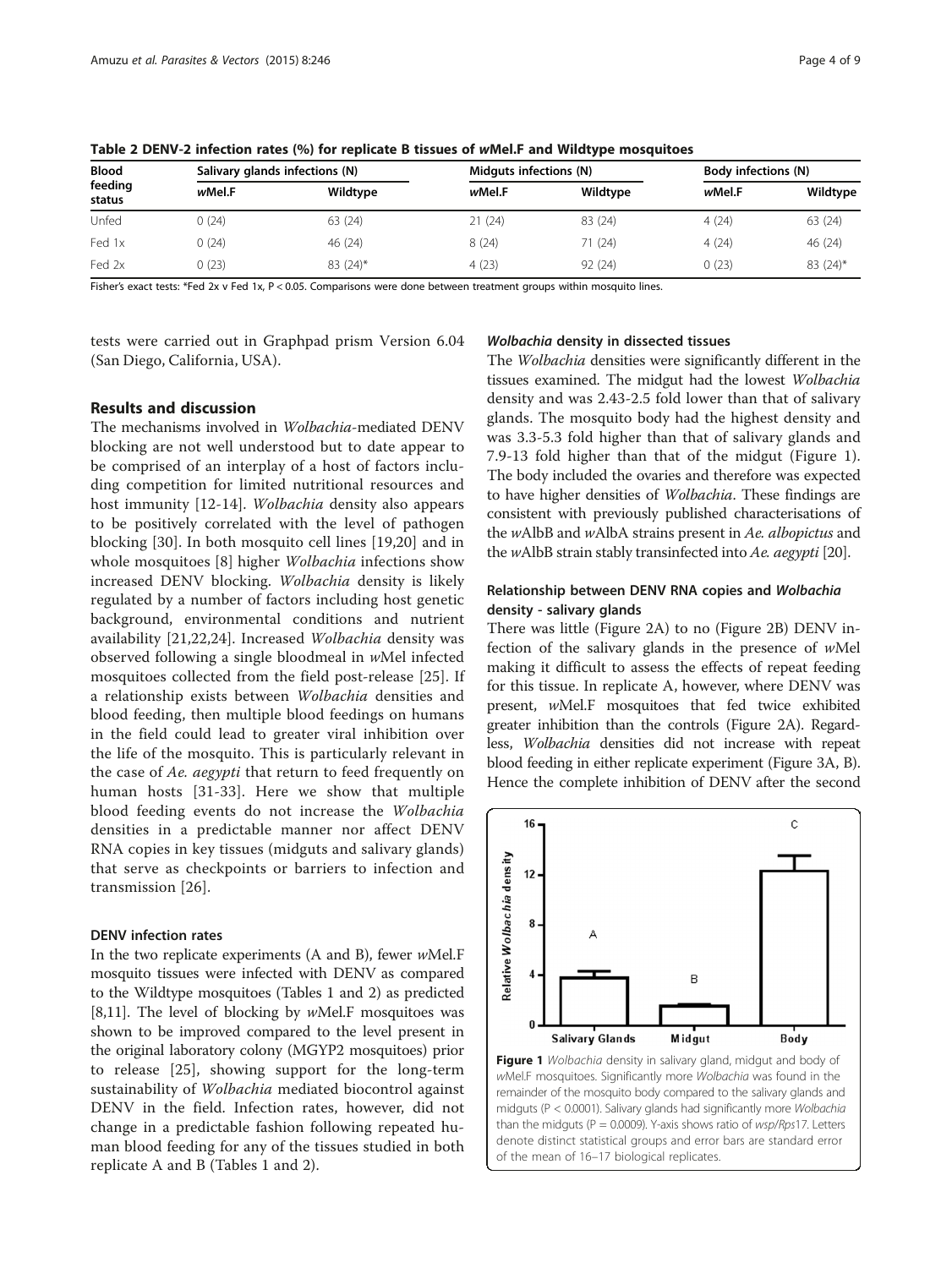<span id="page-4-0"></span>

all three treatment groups and in the Wildtype mosquitoes, the effect of repeat blood feeding was not significant. Comparisons were made within mosquito lines and across treatment groups. Letters represent distinct statistical groups. Bars denote medians and each point represents individual salivary gland.

feed in replicate A may not be explained by Wolbachia density. It is possible that immunity of the mosquito may have been improved by availability of nutrients through blood feeding [[34,35\]](#page-7-0) but this is not consistent with the lack of an effect in the Wildtype (Figure 2B). Alternatively, the positive result in replicate A may be due to a synergy between Wolbachia and blood feeding or be an artefact of small sample sizes.

# Relationship between DENV RNA copies and Wolbachia density - midgut

Repeat blood feeding did not significantly affect DENV RNA copies in the midgut of wMel.F infected mosquitoes in replicate A (Figure [4A](#page-5-0)) and in replicate B (Figure [4](#page-5-0)B), DENV infection rates were lower, making comparisons of viral RNA concentration difficult to assess. There were

no consistent effects of blood feeding on wMel density in the midgut, but there was an unexpected significant decrease in Wolbachia density after the second bloodmeal compared with controls and those fed one time for replicate A (Figure [5A](#page-5-0)) but not replicate B (Figure [5B](#page-5-0)). This effect was also observed in wFlu from Ae. fluviatilis where the midgut *Wolbachia* density of blood fed individuals were consistently lower compared to sugar-fed females [\[36](#page-7-0)]. Surprisingly, this change did not have an effect on DENV infection or RNA copies in the wMel.F midgut. It should be determined if there is a threshold Wolbachia density in mosquitoes below which viral blocking is interrupted or if densities in only a limited set of tissues are predictive of blocking ability. Repeat feeding had no consistent effect on DENV RNA copies in the midgut of Wildtype mosquitoes (Figure [4](#page-5-0)).

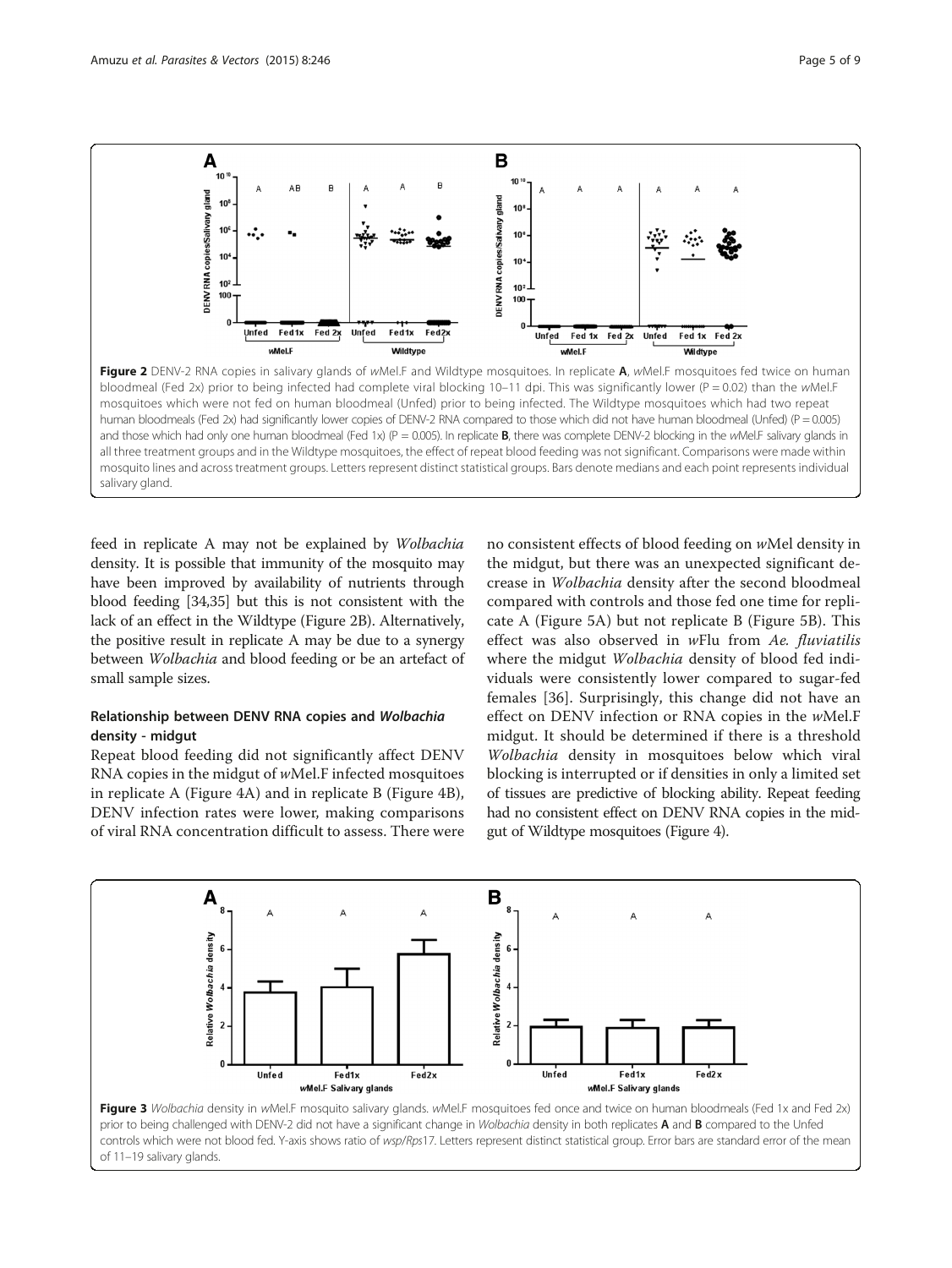<span id="page-5-0"></span>

# Relationship between DENV RNA copies and Wolbachia density - body

Repeat feeding also had no consistent effect on DENV RNA copies in the body of wMel.F mosquitoes. In replicate A (Figure [6](#page-6-0)A), there was a significant decrease in DENV RNA copies after the second bloodmeal but in replicate B (Figure [6](#page-6-0)B) viral RNA copies were fairly stable as infection rates were low. Repeat bloodmeals did not have an effect on DENV RNA copies in the body of Wildtype mosquitoes (Figure [6](#page-6-0)). Wolbachia density in the body also did not change significantly following repeat feeding in both replicate A and B (Figure [7](#page-6-0)). The body of the mosquito included the ovaries which are known to have a high abundance of Wolbachia [[11,17,37\]](#page-7-0) and with each oviposition some of the symbiont may have been lost to the embryos as in Drosophila [\[38](#page-8-0)] since the bacteria is concentrated in nurse cells [\[11\]](#page-7-0) and oocytes [[39](#page-8-0)]. A decrease in Wolbachia density in ovaries following blood feeding and oviposition was observed in wFlu present in Ae. fluviatilis [[36\]](#page-7-0). There is a possibility that the presence of ovaries may have masked smaller changes in Wolbachia in other tissues in the body due to repeat feeding. This is not in keeping with the previous study [\[25\]](#page-7-0) though where increases in Wolbachia density were seen in whole mosquitoes. Future work should focus on the carcass and ovaries separately to determine if blood feeding has an effect on Wolbachia density in these tissues.

Interestingly, the densities measured here in the wMel.F mosquito body are far greater  $(\sim 10 \text{ fold})$  than estimates from whole mosquitoes in the previous study [[25\]](#page-7-0) that reported an effect of repeat blood feeding on Wolbachia density. Our estimates of densities in the salivary glands and midguts were also slightly higher (1–1.5 fold). The previous and the current study differed in the use of sheep's blood versus human blood and in the time the mosquito lines were collected from the field (roughly 2 years apart). Past work has indicated that non-human bloodmeal may be nutritionally depauperate, revealing



Figure 5 Wolbachia density in wMel.F mosquito midguts. In replicate A, midgut Wolbachia density in wMel.F mosquitoes decreased in mosquitoes fed twice on human bloodmeal (Fed 2x) before being challenged with DENV-2 compared to those which were not blood fed (Unfed) (P = 0.002) and those fed only once on human blood (Fed 1x) (P = 0.03). However in replicate **B**, there was no significant change in Wolbachia density across treatment groups. Y-axis shows ratio of wsp/Rps17. Letters represent distinct statistical groups. Error bars are standard error of the mean of 14-21individual midguts.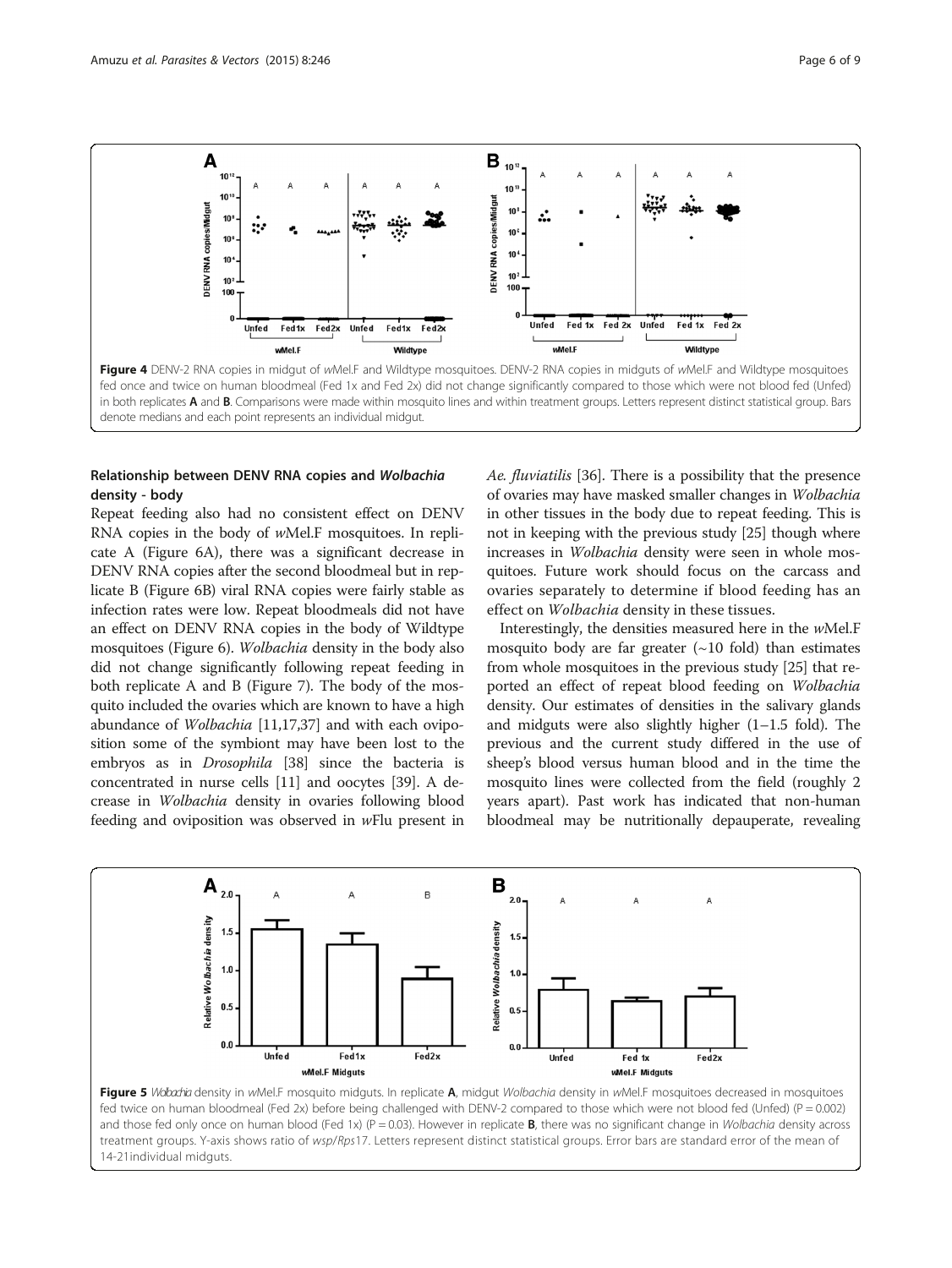<span id="page-6-0"></span>

fitness defects only when Wolbachia infection is present, presumably because the symbiont is competing for nutrients [\[40,41](#page-8-0)]. It is possible that when fed sheep's blood Wolbachia are more nutritionally limited and hence have greater bursts of replication following repeat blood feeding events. If mosquitoes are reared instead on human blood that is nutritionally more appropriate for the mosquito there may be no limitation on nutrients for Wolbachia. While this is appealing, the explanation does not hold for our data where unfed mosquitoes have high Wolbachia densities to begin with and that simply do not change with subsequent feeds. Alternatively, Wolbachia densities may have risen in the field since release but this is difficult to ascertain without obtaining concurrent measures of density. It also indicates blood feeding may increase the density of Wolbachia when it is present at low densities but not when it is already at high levels.

Mosquitoes in the wild normally take small but frequent bloodmeals in one gonotrophic cycle [[31](#page-7-0)-[33](#page-7-0)], rarely

feeding to repletion as they do under laboratory conditions where bloodmeals are readily available without disturbance or danger. In this study only two gonotrophic cycles could be studied effectively given the time required for mosquitoes to lay eggs and be interested in a subsequent meal. Hence the study design does not truly reflect feeding behaviour in the field. In future studies by intentionally interrupting feeding, mosquitoes could be made to take smaller meals, that may be digested more quickly and so a greater number of repeated feeding events could be studied. Such an approach however would come at the cost of variation in bloodmeal size between individuals.

#### Conclusions

Overall, our findings indicate that at least in the wMel mosquito line studied here, where Wolbachia densities are high in the body, that repeat feeding does not lead to subsequent increases in Wolbachia density nor increases

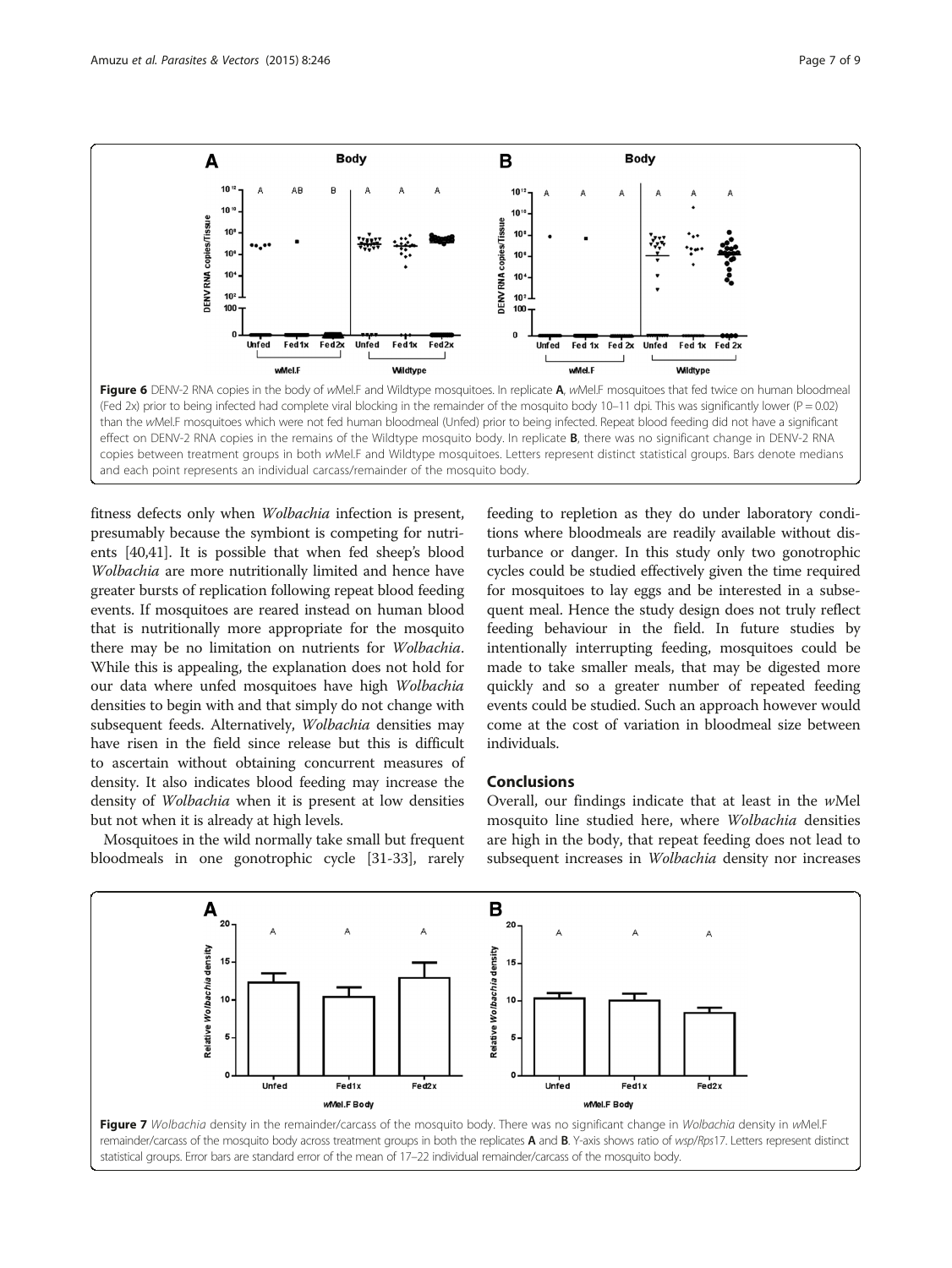<span id="page-7-0"></span>in effectiveness of DENV blocking [15]. They also indicate that historical samples should be tested to determine if Wolbachia densities in mosquitoes have risen in the field since initial releases. Lastly, any models examining efficacy of use of Wolbachia as a biocontrol agent should expect Wolbachia density and consequently blocking ability to be constant throughout the life span of the mosquito.

#### Competing interests

The authors declare that they have no competing interests.

#### Authors' contributions

The conceptualization and design of the experiment was done by EAM and CPS. Laboratory work and data analysis was carried out by HEA. The manuscript was written by HEA and EAM. All authors read and approved the final version of the manuscript.

#### Acknowledgements

We are grateful to the volunteer who fed the mosquitoes for this study. We also thank Nichola Kenny, Cassandra Koh, and Alison Carrasco for their technical support.

#### Author details

<sup>1</sup>School of Biological Sciences, Monash University, Clayton, Melbourne, Victoria, Australia. <sup>2</sup>Department of Microbiology and Immunology, University of Melbourne, Parkville, Melbourne, Victoria, Australia.

#### Received: 25 November 2014 Accepted: 13 April 2015 Published online: 24 April 2015

#### References

- 1. Bhatt S, Gething WP, Brady JO, Messina PJ, Farlow WA, Moyes LC. The global distribution and burden of dengue. Nature. 2013;496:504–7.
- 2. WHO. Dengue: guidelines for diagnosis, treatment, prevention and control: New edition. Geneva: WHO press; 2009.
- 3. Thomas SJ, Endy TP. Critical issues in dengue vaccine development. Curr Opin Infect Dis. 2011;24(5):442–50.
- 4. Zug R, Hammerstein P. Still a host of hosts for Wolbachia: analysis of recent data suggests that 40% of terrestrial arthropod species are infected. PLoS One. 2012;7(6):e38544.
- 5. Kittayapong P, Baisley KJ, Baimai V, O'Neill SL. Distribution and diversity of Wolbachia infections in Southeast Asian mosquitoes (Diptera: Culicidae). J Med Entomol. 2000;37(3):340–5.
- Xi Z, Dean JL, Khoo C, Dobson SL. Generation of a novel Wolbachia infection in Aedes albopictus (Asian tiger mosquito) via embryonic microinjection. Insect Biochem Mol Biol. 2005;35(8):903–10.
- 7. McMeniman CJ, Lane RV, Cass BN, Fong AW, Sidhu M, Wang YF, et al. Stable introduction of a life-shortening Wolbachia infection into the mosquito Aedes aegypti. Science. 2009;323(5910):141–4.
- 8. Walker T, Johnson PH, Moreira LA, Iturbe-Ormaetxe I, Frentiu FD, McMeniman CJ, et al. The wMel Wolbachia strain blocks dengue and invades caged Aedes aegypti populations. Nature. 2011;476(7361):450–3.
- Serbus LR, Casper-Lindley C, Landmann F, Sullivan W. The genetics and cell biology of Wolbachia-host interactions. Annu Rev Genet. 2008;42:683–707.
- 10. Xi Z, Khoo CC, Dobson SL. Wolbachia establishment and invasion in an Aedes aegypti laboratory population. Science. 2005;310(5746):326–8.
- 11. Moreira LA, Iturbe-Ormaetxe I, Jeffery JA, Lu G, Pyke AT, Hedges LM, et al. A Wolbachia symbiont in Aedes aegypti limits infection with dengue, Chikungunya, and Plasmodium. Cell. 2009;139(7):1268–78.
- 12. Caragata EP, Rances E, Hedges LM, Gofton AW, Johnson KN, O'Neill SL, et al. Dietary cholesterol modulates pathogen blocking by Wolbachia. PLoS Pathog. 2013;9(6):e1003459.
- 13. Rances E, Ye YH, Woolfit M, McGraw EA, O'Neill SL. The relative importance of innate immune priming in Wolbachia-mediated dengue interference. PLoS Pathog. 2012;8(2):e1002548.
- 14. Pan X, Zhou G, Wu J, Bian G, Lu P, Raikhel AS, et al. Wolbachia induces reactive oxygen species (ROS)-dependent activation of the Toll pathway to control dengue virus in the mosquito Aedes aegypti. Proc Natl Acad Sci U S A. 2012;109(1):E23–31.
- 15. Hoffmann AA, Montgomery BL, Popovici J, Iturbe-Ormaetxe I, Johnson PH, Muzzi F, et al. Successful establishment of Wolbachia in Aedes populations to suppress dengue transmission. Nature. 2011;476(7361):454–7.
- 16. Iturbe-Ormaetxe I, Walker T, ON SL. Wolbachia and the biological control of mosquito-borne disease. EMBO Rep. 2011;12(6):508–18.
- 17. Dobson SL, Bourtzis K, Braig HR, Jones BF, Zhou W, Rousset F, et al. Wolbachia infections are distributed throughout insect somatic and germ line tissues. Insect Biochem Mol Biol. 1999;29(2):153–60.
- 18. Bian G, Xu Y, Lu P, Xie Y, Xi Z. The endosymbiotic bacterium Wolbachia induces resistance to dengue virus in Aedes aegypti. PLoS Pathog. 2010;6(4):e1000833.
- 19. Frentiu FD, Robinson J, Young PR, McGraw EA, O'Neill SL. Wolbachiamediated resistance to dengue virus infection and death at the cellular level. PLoS One. 2010;5(10):e13398.
- 20. Lu P, Bian G, Pan X, Xi Z. Wolbachia induces density-dependent inhibition to dengue virus in mosquito cells. PLoS Negl Trop Dis. 2012;6(7):e1754.
- 21. Ikeda T, Ishikawa H, Sasaki T. Regulation of Wolbachia density in the Mediterranean flour moth, Ephestia kuehniella, and the almond moth, Cadra cautella. Zoolog Sci. 2003;20(2):153–7.
- 22. Kondo N, Shimada M, Fukatsu T. Infection density of Wolbachia endosymbiont affected by co-infection and host genotype. Biol Lett. 2005;1(4):488–91.
- 23. Mouton L, Henri H, Charif D, Bouletreau M, Vavre F. Interaction between host genotype and environmental conditions affects bacterial density in Wolbachia symbiosis. Biol Lett. 2007;3(2):210–3.
- 24. Dutton TJ, Sinkins SP. Strain-specific quantification of Wolbachia density in Aedes albopictus and effects of larval rearing conditions. Insect Mol Biol. 2004;13(3):317–22.
- 25. Frentiu FD, Zakir T, Walker T, Popovici J, Pyke AT, van den Hurk A, et al. Limited dengue virus replication in field-collected Aedes aegypti mosquitoes infected with Wolbachia. PLoS Negl Trop Dis. 2014;8(2):e2688.
- 26. Black WC, Bennett KE, Gorrochotegui-Escalante N, Barillas-Mury CV, Fernandez-Salas I, de Lourdes MM, et al. Flavivirus susceptibility in Aedes aegypti. Arch Med Res. 2002;33(4):379–88.
- 27. Warrilow D, Northill JA, Pyke A, Smith GA. Single rapid TaqMan fluorogenic probe based PCR assay that detects all four dengue serotypes. J Med Virol. 2002;66(4):524–8.
- 28. Thellin O, Zorzi W, Lakaye B, De Borman B, Coumans B, Hennen G, et al. Housekeeping genes as internal standards: use and limits. J Biotechnol. 1999;75(2–3):291–5.
- 29. Cook PE, Hugo LE, Iturbe-Ormaetxe I, Williams CR, Chenoweth SF, Ritchie SA, et al. The use of transcriptional profiles to predict adult mosquito age under field conditions. Proc Natl Acad Sci U S A. 2006;103(48):18060–5.
- 30. Ye YH, Woolfit M, Rances E, O'Neill SL, McGraw EA. Wolbachia-associated bacterial protection in the mosquito Aedes aegypti. PLoS Negl Trop Dis. 2013;7(8):e2362.
- 31. Scott TW, Amerasinghe PH, Morrison AC, Lorenz LH, Clark GG, Strickman D, et al. Longitudinal studies of Aedes aegypti (Diptera: Culicidae) in Thailand and Puerto Rico: blood feeding frequency. J Med Entomol. 2000;37(1):89–101.
- 32. Scott TW, Chow E, Strickman D, Kittayapong P, Wirtz RA, Lorenz LH, et al. Blood-feeding patterns of Aedes aegypti (Diptera: Culicidae) collected in a rural Thai village. J Med Entomol. 1993;30(5):922–7.
- 33. Scott TW, Clark GG, Lorenz LH, Amerasinghe PH, Reiter P, Edman JD. Detection of multiple blood feeding in Aedes aegypti (Diptera: Culicidae) during a single gonotrophic cycle using a histologic technique. J Med Entomol. 1993;30(1):94–9.
- 34. Koella JC, Sorense FL. Effect of adult nutrition on the melanization immune response of the malaria vector Anopheles stephensi. Med Vet Entomol. 2002;16(3):316–20.
- 35. Chun J, Riehle M, Paskewitz SM. Effect of mosquito age and reproductive status on melanization of sephadex beads in Plasmodium-refractory and -susceptible strains of Anopheles gambiae. J Invertebr Pathol. 1995;66(1):11–7.
- 36. Baton LA, Pacidonio EC, Goncalves DS, Moreira LA. wFlu: characterization and evaluation of a native Wolbachia from the mosquito Aedes fluviatilis as a potential vector control agent. PLoS One. 2013;8(3):e59619.
- 37. Zouache K, Voronin D, Tran-Van V, Mousson L, Failloux AB, Mavingui P. Persistent Wolbachia and cultivable bacteria infection in the reproductive and somatic tissues of the mosquito vector Aedes albopictus. PLoS One. 2009;4(7):e6388.